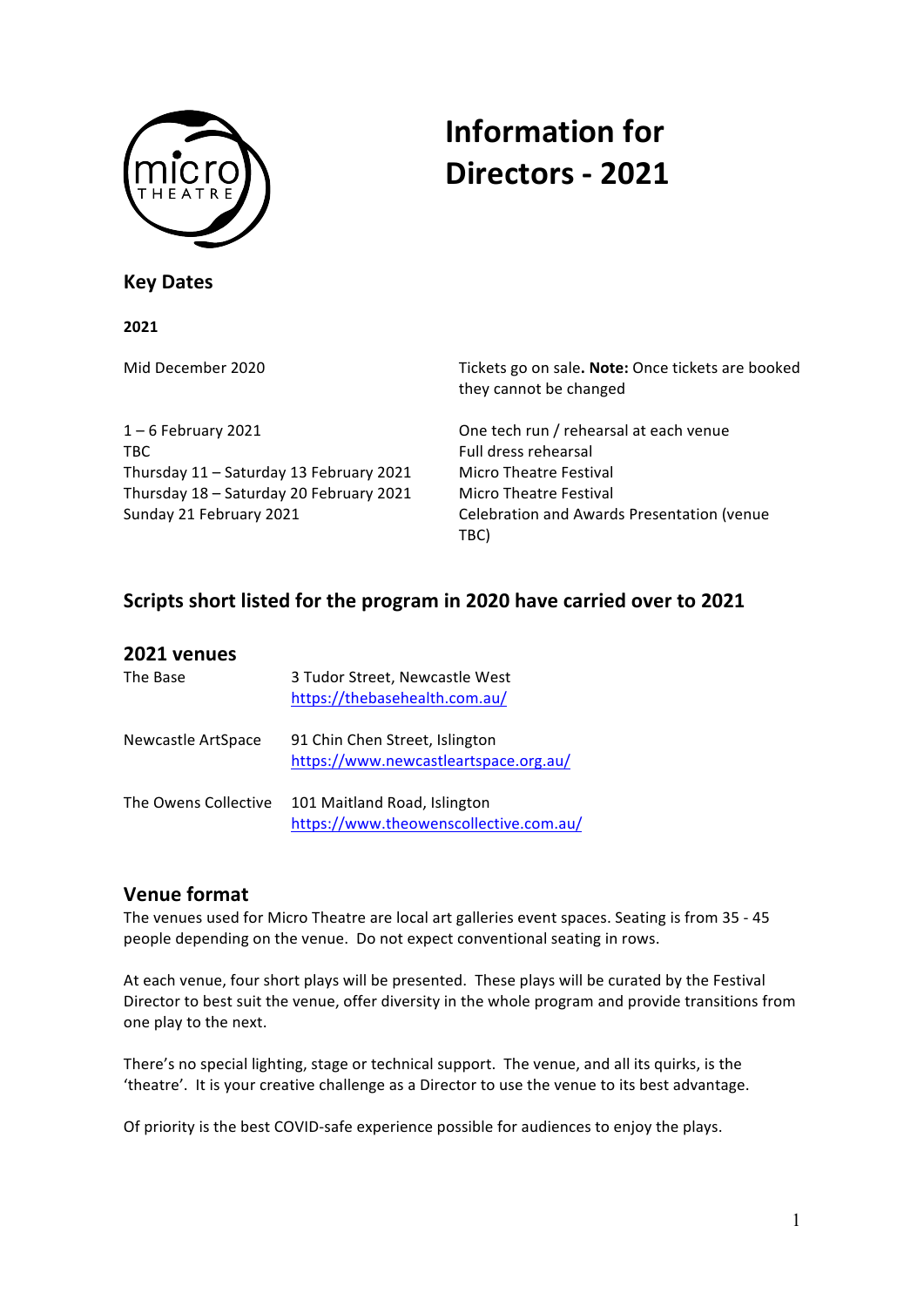Directors are welcome to attend performances each night, but please note you may not always have a seat. We need to sell as many tickets as possible and do not reserve seats for Directors.

# **Director's responsibility**

As the head of artistic vision for each production, we ask that you:

- be the leader of an inclusive and supportive team, including communicating with your cast any messages from Micro Theatre
- involve and communicate with the Writer, especially if a revision is required

#### **Casting NOTE:** All actors must be 18 years or older

Directors may use their own networks to cast their production or utilise a contact list of actors held by Micro Theatre.

#### **Rehearsals**

- Initial read throughs/rehearsals are mostly in private homes and are arranged by Directors.
- A rehearsal at the programmed venue will be arranged by Micro Theatre. Each production will have one run-through and check of venue needs.
- Please take a photo at each rehearsal you hold as a record of who attended, the date place and time. This photo is to provide information for COVID19 contact tracing if necessary.

## **Full Dress Rehearsal**

A full dress rehearsal will occur for each group of plays for each venue but a 'whole of festival' dress rehearsal is under review.

Subject to sponsorship / finances, there will be awards at the end of the Festival. Nonparticipation in the Full Dress Rehearsal by a cast member or Director will forfeit the opportunity to be nominated for an individual award.

## **Working with the Venues**

- The venues that host Micro Theatre are privately owned. Their decision to partner with us is both a business decision as well as a choice to be part of something amazing.
- Venue support and good communication with them is critical to the success of Micro Theatre.
- When visiting the venues, please be mindful of others present.

## **Micro Theatre Judges**

These lovely people, with serious local theatre credibility, view all the productions and provide us with independent feedback.

## The judging process for 'Best Direction'

Judges will read all the top 12 scripts being performed. The award for 'Best Direction' is awarded to the Director who has done the best work with their allocated script. Therefore, choosing a great script will not guarantee success. It is what you do with that script that counts. Consider for instance the proximity of the audience, how you use the audience, how you use the venue and move your actors around the different spaces, the attention to creating the character/s or any other creative device you use.